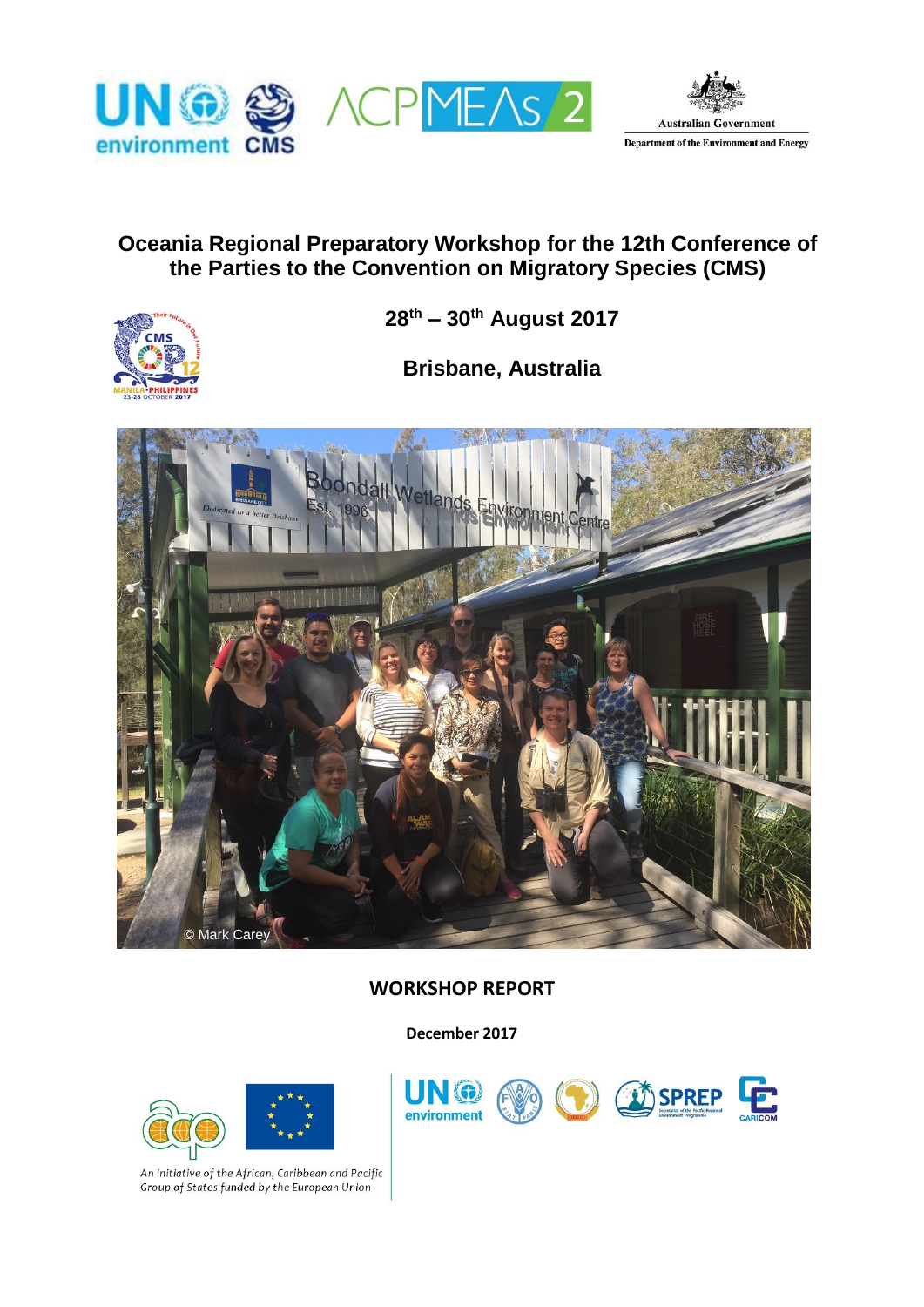# **Contents**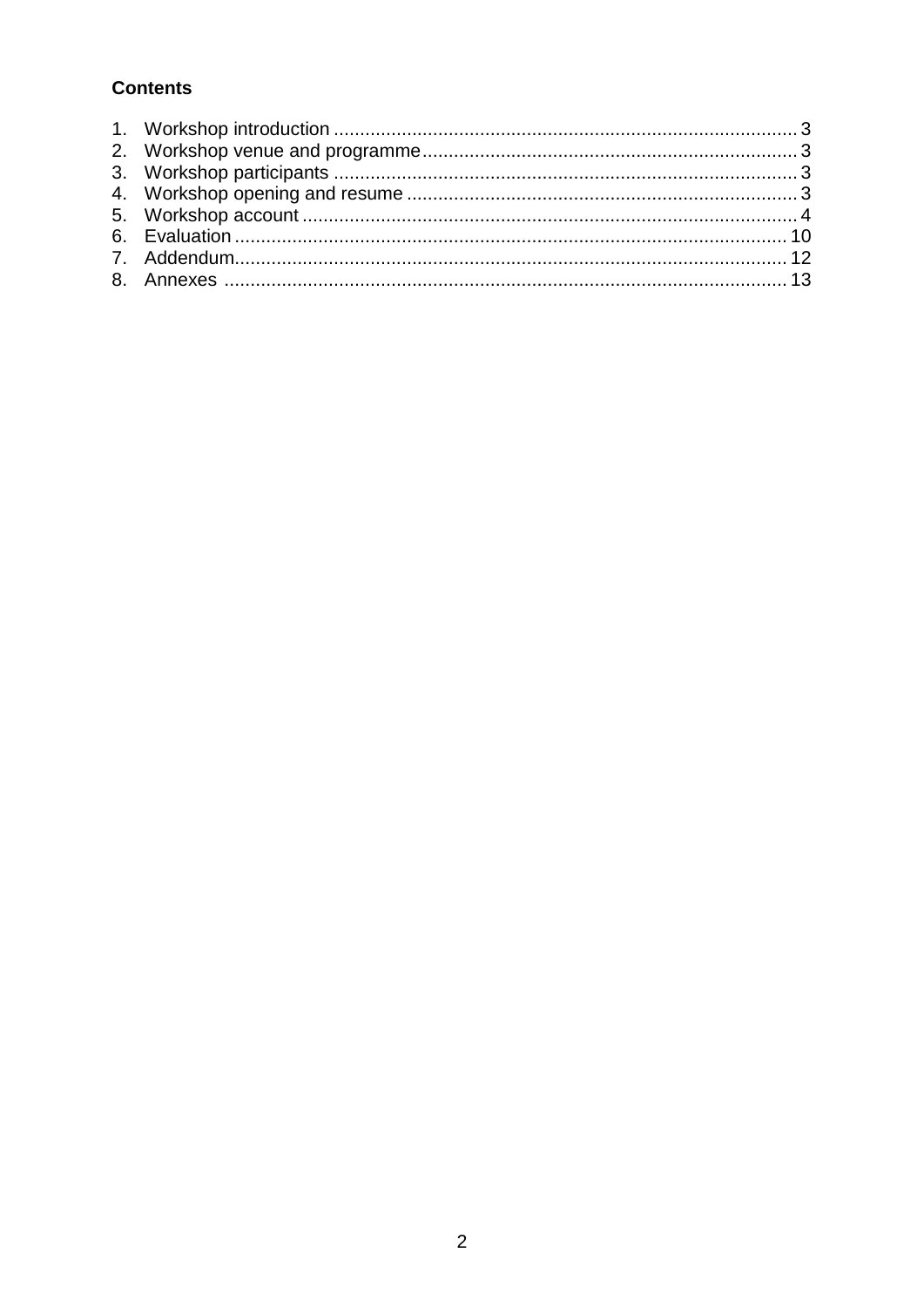### **1. Workshop introduction**

This preparatory meeting was convened by the UNEP/CMS Secretariat in close collaboration with the Australian Government Department of the Environment and Energy and support from the Secretariat of the Pacific Regional Environment Programme (SPREP) to meet the objectives of preparing the Oceania region for effective participation in the forthcoming twelfth Conference of Parties (COP12) and enhancing regional capacity for CMS implementation activities in the Pacific.

The meeting built on previous training and pre-COP workshops in relation with other biodiversity MEAs, and aimed to ensure effective preparation for the upcoming COP12 of Oceania National Focal Points (NFPs) and to give them the possibility of developing common positions on some of priority issues for the region. This was achieved through presentation and discussion of key issues, with time available for the Oceania group to make decisions during a closed session.

The financial support for this workshop was made available through the ACP Project between the European Commission, UNEP and FAO. The primary objective of the programme "Capacity building related to multilateral environmental agreements in the African, Caribbean and Pacific countries" is to promote environmental sustainability by supporting and strengthening institutions and other stakeholders involved in the mainstreaming and implementation of multilateral environmental agreements in these countries. The Convention on the Conservation of Migratory Species of Wild Animals (CMS) is one of the three MEAs within the biodiversity cluster to contribute to the programme.

The following expected outcomes were all achieved and reflected in this report.

- a. There is a better understanding amongst National Focal Points of the COP mechanisms and issues to be discussed at COP12, particularly those that are specifically relevant for the region;
- b. Improved communication and exchange of information is fostered among countries in the region and other stakeholders;
- c. There is enhanced capacity to prepare common positions on topics of regional interest or importance; and
- d. The institutional capacity of Parties is strengthened to implement the Convention at national and regional levels through improved participation and negotiations during the CMS COP12.

# **2. Workshop venue and programme**

The workshop was held at Jen Hotel Brisbane, Australia, using a hotel meeting room. The workshop started at 8:30 on Monday 28<sup>th</sup> August, and ended at 16:30 on Wednesday 30<sup>th</sup> August, following the programme agenda in Annex 1.

# **3. Workshop participants**

Participants comprised CMS NFPs and other representatives from five CMS Oceania Parties to the Convention and representatives of three intergovernmental and non-governmental organizations, as well as UNEP/DELC. Including resource persons, there were 17 participants. A full participant list is given in Annex 2.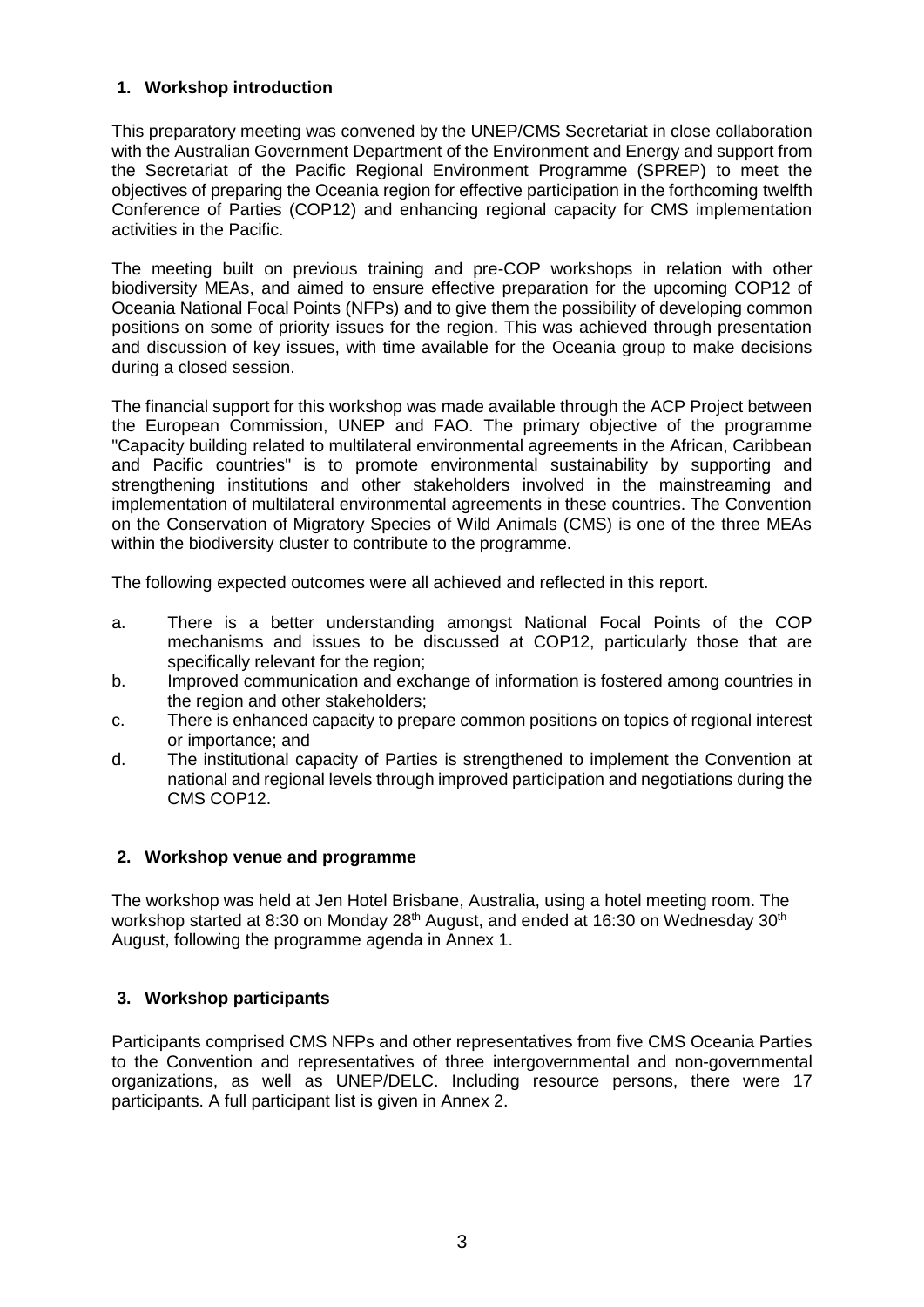### **4. Workshop opening and resume**

#### **Opening**

The workshop was opened by Geoffrey Richardson, Assistant Secretary at the Department of the Environment and Energy, who welcomed all participants to Australia. Bradnee Chambers (UNEP/CMS) via video message added words of welcome on behalf of the Convention Secretariat and Mundita

Lim (on the right) from the Philippines addressed the group in the capacity of COP12 Host. Maria Satoa from Samoa gave the opening prayer, as is customary in this region. presented the aims of



Hanah Al-Samaraie *Figure 1 Dr. Mundita Lim inviting the region to COP12 in Manila, the Philippines*

the workshop and led the participant introduction session, when everyone told the group their name, country, workshop expectation, and an animal species they had closely worked with. This session set the scene for an interactive and informal workshop.

#### Summary

The first technical session of the workshop was an interactive quiz to bring new country representatives up to speed with the Convention and the theme of the upcoming COP, after which participants looked closely at the COP12 agenda and identified priority issues for Oceania (s. Annex 3). This was followed by an explanation of particularities for this COP and an overview of preparatory work to be concluded prior to the Conference. The next presentation was given by Raphaelle Vignol of UN Environment on the ACPMEAs phase II programme, which funded this workshop. The last session of day one focussed solely on the amendment of CMS Appendices. After brief introduction of all proposed species, two groups thoroughly worked through the regional listing proposals. The evening concluded with a Shark cocktail offered byPew Charible Trust. On 29th August, there were presentations on generic and institutional issues followed by brief negotiation training executed by SPREP. The next few hours were dedicated to demonstrating on the ground conservation at Boondall Wetlands, with a main focus on migratory birds. The afternoon concluded with a closed session, where Party representatives could coordinate regional decisions for COP. On 30<sup>th</sup> August key negotiation points were examined through group work before considering implementation issues, starting with a presentation from the host country. There was then further group work on how to move COP decisions on implementation forward, followed by presentations on concerted actions and national reporting. The workshop ended with discussions on preparations for COP12 and beyond and evaluation. All key issues identified by the participants were covered during the workshop.

# **5. Workshop account**

# *5.1 Team Quiz: Their Future is our Future, Migratory Species & CMS*

The CMS Secretariat presented an interactive quiz, when the participants grouped into three teams to answer questions about CMS, migratory species and the role of NFPs, with a special focus on the COP12 theme 'Their future is our future'. The quiz was a very lively and engaging activity, generating much debate within groups and between groups during the answers session. Since the region consisted of mostly new NFPs, this exercise served as a quick introduction to the Convention with an emphasis on the overlap of the Convention and the Sustainable Development Goals.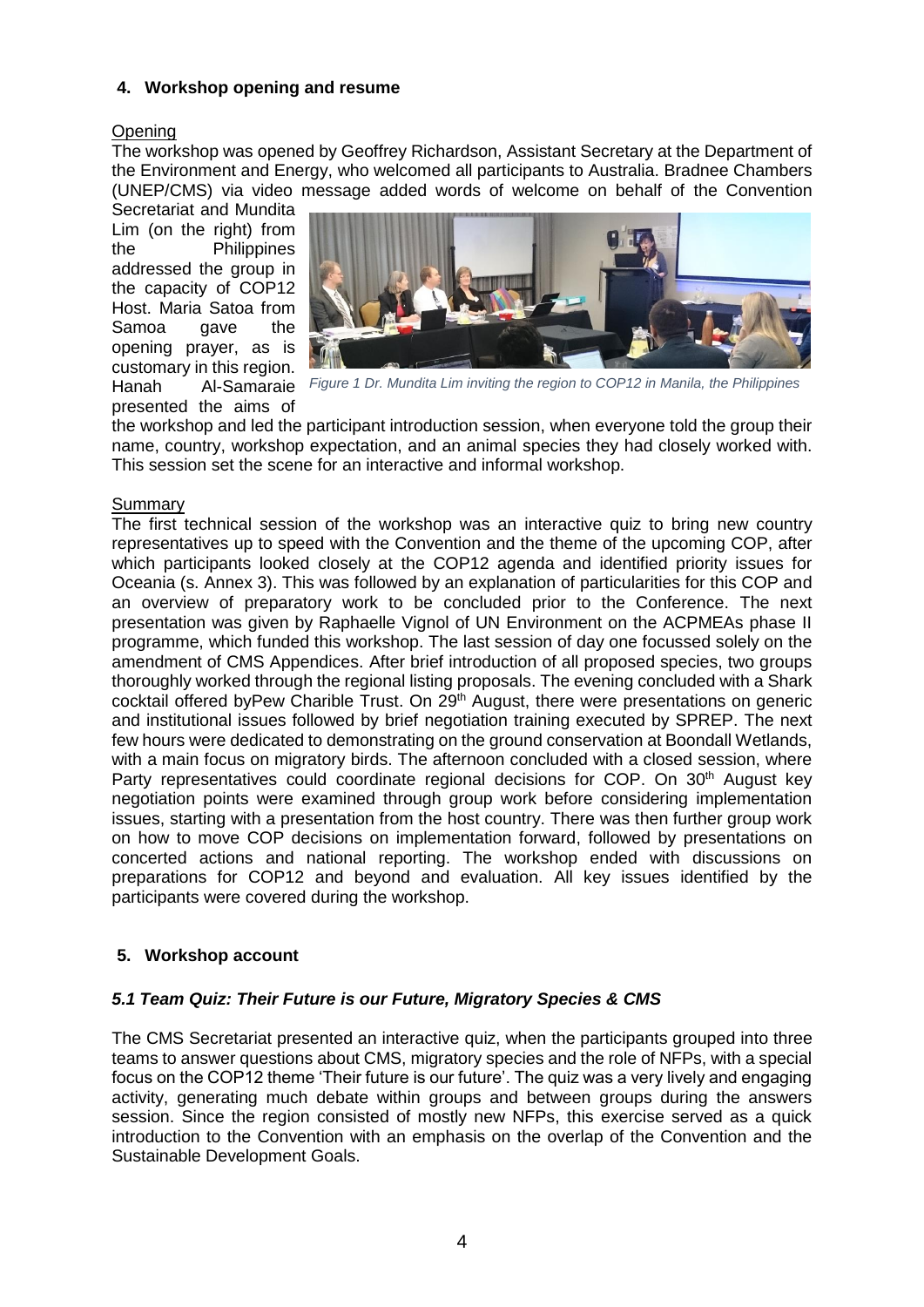### *5.2 COP12 Agenda and key issues*

The CMS COP12 agenda was presented, highlighting key issues for Oceania identified by the Secretariat and through responses from Oceanian NFPs. Participants were invited to adapt this list and highlight the main focus for Oceania during a plenary discussion (Annex 3). In addition to the CMS COP agenda, SPREP summarised the most important outcomes from the UN Oceans Conference, co-hosted by Fiji and held from 5-9 June in New York City, USA, with the plea to raise awareness of its relevance to the COP.

Melanie Virtue then gave a presentation on the review of decisions, which was primarily a housekeeping exercise to tidy up all past resolutions. A further change was the abolishment of Recommendation and the introduction of Decisions. Whilst a Resolution provides longstanding guidance, a Decision refers to time-bound instructions or recommendations. Resolution 11.6 further recommended that, from now on, Parties and the Secretariat modify existing Resolutions with new provisions rather than creating a new Resolution on the same subject, as had been done in the past.

### *5.3 Preparation for COP12: logistics, planning, regional positions and hosting COP13*

Both the Secretariat and Australia briefed the newcomers on logistics and planning for COP12, encouraging NFPs to determine national priorities in advance and inform themselves about the Rules of Procedure. It is important to allow time for national consultation and familiarization with species proposals and decisions. Logistical preparation is also important, including preparation of necessary documents both for the COP and for travel requirements.

The CMS Secretariat outlined that the main regional positions to consider are those on the Standing Committee (StC) and the sessional committee of the Scientific Council (ScC). The CMS Secretariat reminded participants about the function and mandate of the StC, which includes ensuring that decisions are implemented and monitoring the budget. Election of StC members takes place during the COP. As is custom in the region, a rotation system was decided upon, meaning the Standing members from Oceania, Australia and the Philippines (alternate), would be replaced during the COP (now Fiji and Palau as alternate).

All Parties have the opportunity to host a COP, so a short presentation was provided on the key issues involved, so that Parties could consider whether or not they might put themselves forward to host COP13. Responsibilities and costs for the host include local staff, servicing of the COP and High-Level Panel, hosting a welcome reception and ensuring good technical and communication facilities throughout the conference. Having the COP12 Host attend the pre-COP, allowed participants to get first-hand information. This was complemented with a promotional video by the Philippines of what could be expected in terms of wildlife for the excursions.

# *5.4 The ACP MEAs 2 Project*

Raphaelle Vignol of UN Environment Law Division introduced the UNEP-EU project that financed this workshop. The primary objective, as mentioned above, is to promote environmental sustainability by supporting and strengthening institutions and other stakeholders involved in the mainstreaming and implementation of multilateral environmental agreements in the ACP region. In the second phase of this project, the focus was on biodiversity and chemicals & waste clusters of MEAs. The Convention on the Conservation of Migratory Species of Wild Animals (CMS) is one of a suit of MEAs within the biodiversity cluster to contribute to the programme. More specifically, the workshop strengthened the institutional capacity by supporting negotiators of the region in COP preparation and representation. All four objectives, mentioned in the introduction, were fulfilled during the course of the workshop and some are reflected in the evaluation.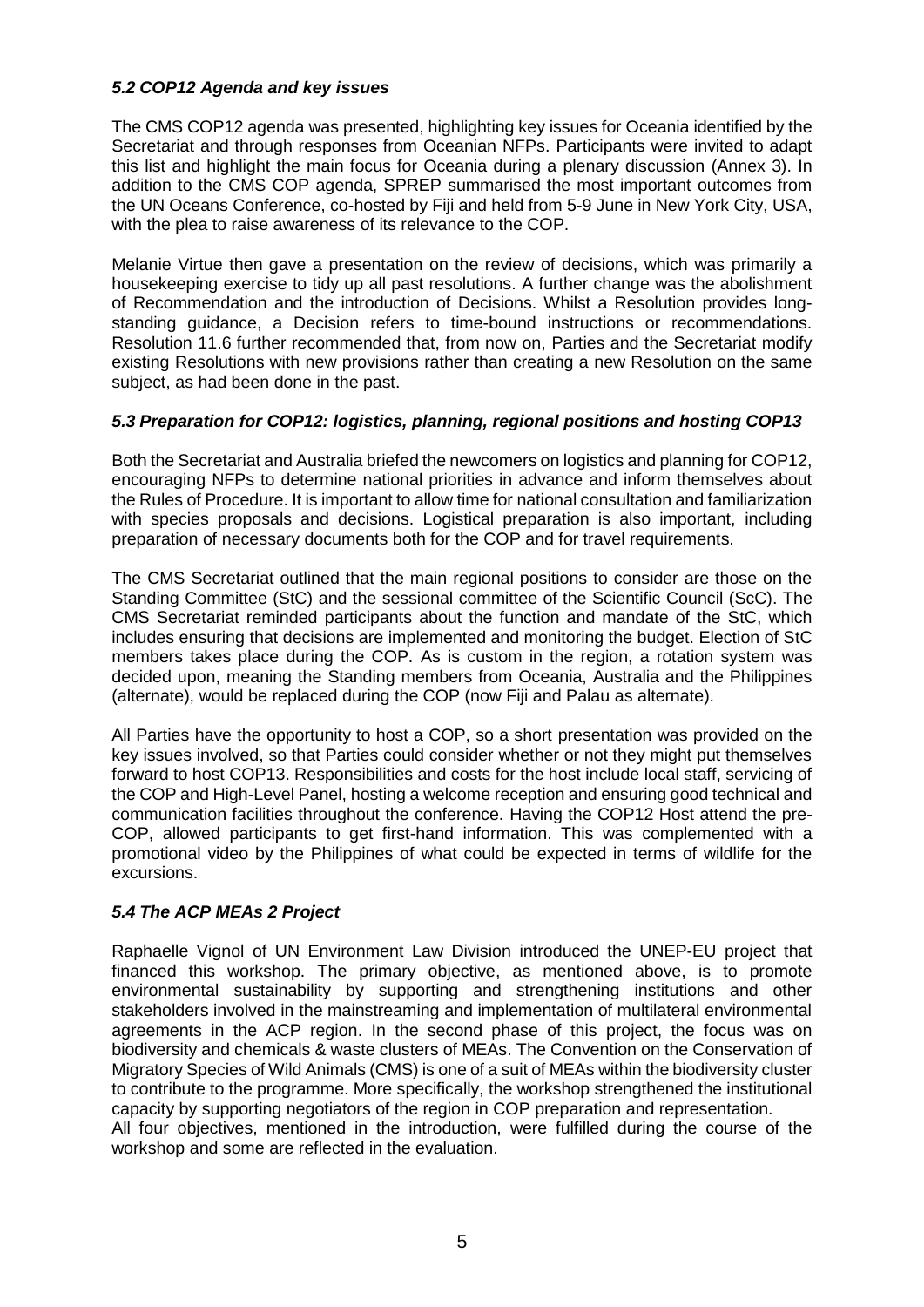### *5.5 Proposals to amend the Appendices of the Convention*

Melanie Virtue introduced the proposals for amendment of appendices I and II and the process that is involved. Several proposals coming up at COP12 are very relevant for Oceania. Hanah Al-Samaraie set up a group session, forming groups focused on the amendment proposals most relevant for Oceania. The groups addressed proposals for:

a. Birds (Christmas Island Frigatebird, Black Noddy & Yellow Bunting)

b. Sharks (Whale shark, Blue, Dusky, Wedgefish).



*Figure 2 The Sharks Group in action*

Each group discussed the relevant proposals and developed recommendations, which they

then presented in plenary. The exercise gave participants an opportunity to discuss these species together in some detail, for which decisions would be made at COP12. Australia raised the incorrect naming of the Frigatebird, which should read Christmas Island rather than only Christmas Frigatebird. Apart from this intervention, all agreed that there was plausible cause to list all the bird species.

Also, the White-spotted Wedgefish, in Australia known as the White-spotted Guitarfish, and the Blue Shark caused debate due to different perceptions in the regions. It was agreed upon that for certain species, each representative would speak for their own country, should it come to a debate. Overall, there was, however, consensus to support the proposed listings for the region.



*Figure 3James Santiago, Philippines introducing the bird proposals*

# *5.6 Shark Cocktail*

The Pew Charitable Trust hosted a **Shark cocktail** in the evening followed by a dinner in the restaurant of the Jen Hotel. Luke Warwick and Juney Ward gave presentations of key shark conservation issues and the need for countries to implement conservation action. It was clear from the presentations that sharks across the globe are widely threatened and much needs to be done to improve their conservation status. There was certainly good justification for listing the proposed new species to the Appendices of CMS and for the Convention, its Parties and partners to actively support shark conservation measures. The cocktail provided a good setting for participants to learn about and share these issues.

#### *5.7 Review process for the Convention, Budget and Plan of Work (POW) and Strategic Plan for Migratory Species (SPMS) 2015-2023*

The morning began with a summary of Day One by Marino Wichman of the Cook Islands. The presentation of the Strategic Plan was up next. The purpose of the SPMS is to provide vision, leadership, and a driving force toward the full and effective implementation of commitments related to migratory species. It is based on the Strategic Plan for Biodiversity and thus aligned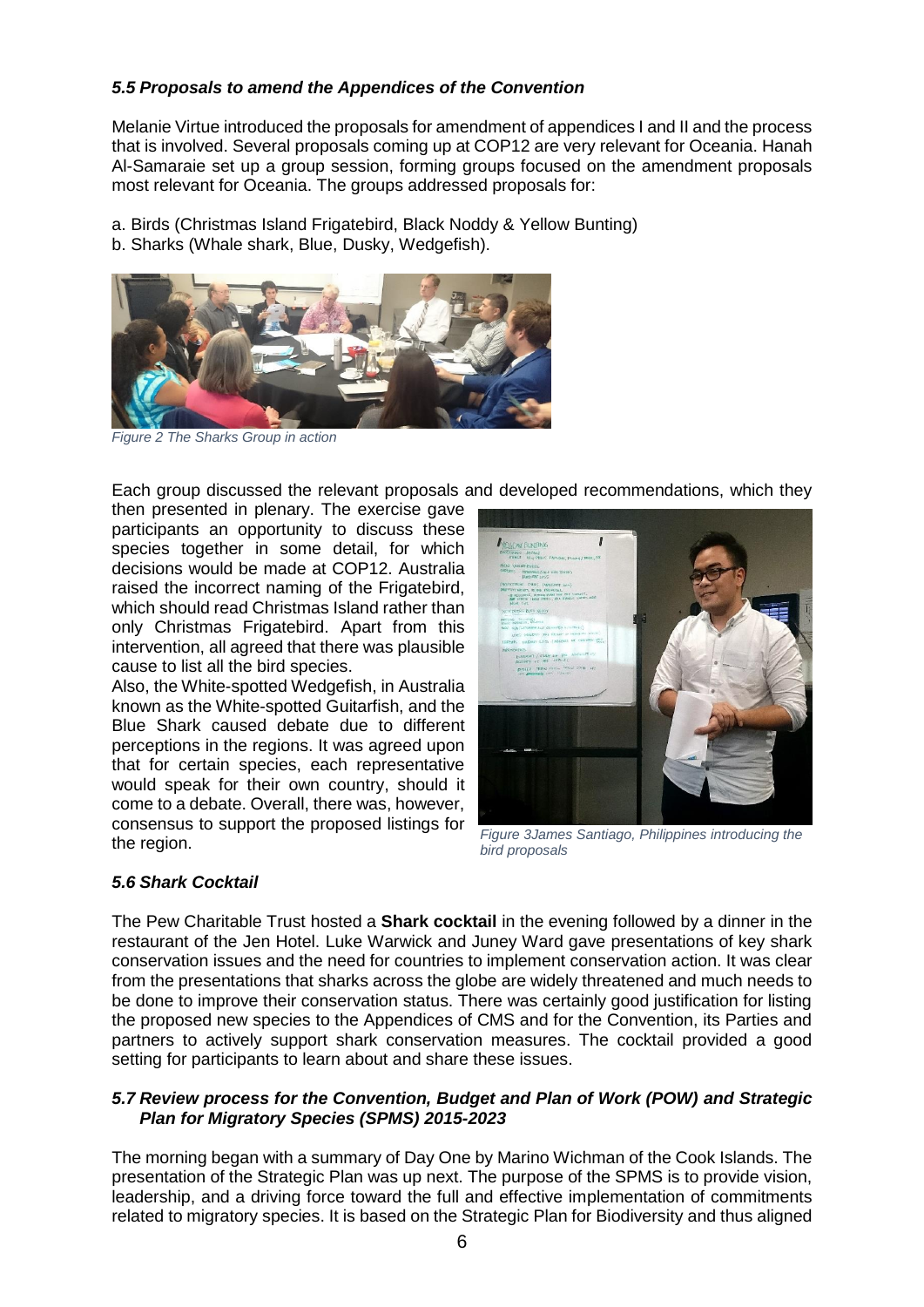with the Aichi Targets of the Convention on Biological Diversity. Even though this plan was already adopted, accompanying tools had been developed by the SPMS working group. The **companion volume** for SPMS, planned as a dynamic (online) resource, would be presented at COP12, and NFPs were encouraged to trial and comment on it. In addition, **indicators**  similar to the Aichi targets together with a factsheet of the indicators were made available in order to facilitate harmonization of national implementation of the biodiversity-related conventions. Presenting the SPMS and the National Reports (NRs) in one workshop allowed the emphasis of the correlation between the two items, i.e. the targets of the SPMS are being reported through NRs.

Narelle Montgomery presented the review process of CMS, for which a working group has been formed, charged with discussing a comparative analysis of best practices of existing review mechanisms of MEAs and the feasibility for an existing body within CMS to exercise the functions of a review process (e.g. Standing Committee) and preparing options for a CMS review process. As the Chair of this group, Narelle was quick to answer any arising questions including what the extend of NGO involvement would be.

Hanah Al-Samaraie presented the budget and POW, highlighting the three options that would be discussed at COP12, as detailed below:

|                     | <b>Option 1: Zero nominal</b><br>growth                 | Option 2: Zero real<br>growth $($ = status          | Option 3: subject to<br>consultation with Finance & |  |  |
|---------------------|---------------------------------------------------------|-----------------------------------------------------|-----------------------------------------------------|--|--|
|                     |                                                         | quo)                                                | <b>Budget sub-committee</b>                         |  |  |
| <b>Based on</b>     | Standard salary cost plus 2% inflation across all items |                                                     |                                                     |  |  |
| <b>Fund</b>         | No funds could be                                       | Servicing of                                        | Servicing of Governing bodies                       |  |  |
| allocation          | allocated to servicing of                               | Governing bodies                                    | included                                            |  |  |
|                     | Governing bodies                                        | included                                            | Additional funds for report                         |  |  |
|                     |                                                         |                                                     | analyses, a 50% IT officer &                        |  |  |
|                     |                                                         |                                                     | 18% of P3 for Common                                |  |  |
|                     |                                                         |                                                     | Information Management Unit                         |  |  |
| <b>Total</b>        | €7,442,630                                              | €7,971,806                                          | €8,268,842                                          |  |  |
| budget              |                                                         | (7% increase)                                       | (11% increase)                                      |  |  |
| <b>Implications</b> | Stop translations,                                      | Translations, interpretation services & COP report- |                                                     |  |  |
|                     | interpretation services,                                | writing & Core Functions covered                    |                                                     |  |  |
|                     | COP report-writing &                                    |                                                     |                                                     |  |  |
|                     | <b>Core Functions</b>                                   |                                                     |                                                     |  |  |

Parties' assessed contributions for each budget scenario increase from Option one to three. During the COP, the POW 2018-2020 would be considered in conjunction with the proposed budget. During the meeting, NFPs were able to see how their contributions would vary between the three scenarios. The annual contributions are linked to the UN Scale of Assessment set for the triennium. Due to increase in membership, especially of Brazil - a main contributor to the overall budget - many contributions balanced out the 2% inflation rate. While the impact on smaller Pacific Island Parties was minimal, Australia explained to the others, that Option 3 would have a direct impact on staffing, meaning people would have to be let off in order to save money in the remaining budget.

#### *5.8 Negotiation refresher and field trip*

In order to encourage more active regional participation during the Conference, Juney Ward of SPREP reminded participants of how to prepare for negotiation and effectively intervene during the session and working groups. Some points included being well-prepared, concise and focussed, actively involved in informal working groups and flexible to be able to reach an agreement.

After this dense set of presentations, participants were led by the Australian government to Boondall Wetlands. The central point was the visitor centre, where participants could borrow binoculars and received information material. After a brief induction of the local avian fauna, the group embarked on a short round walk through a forested area, received a briefing by the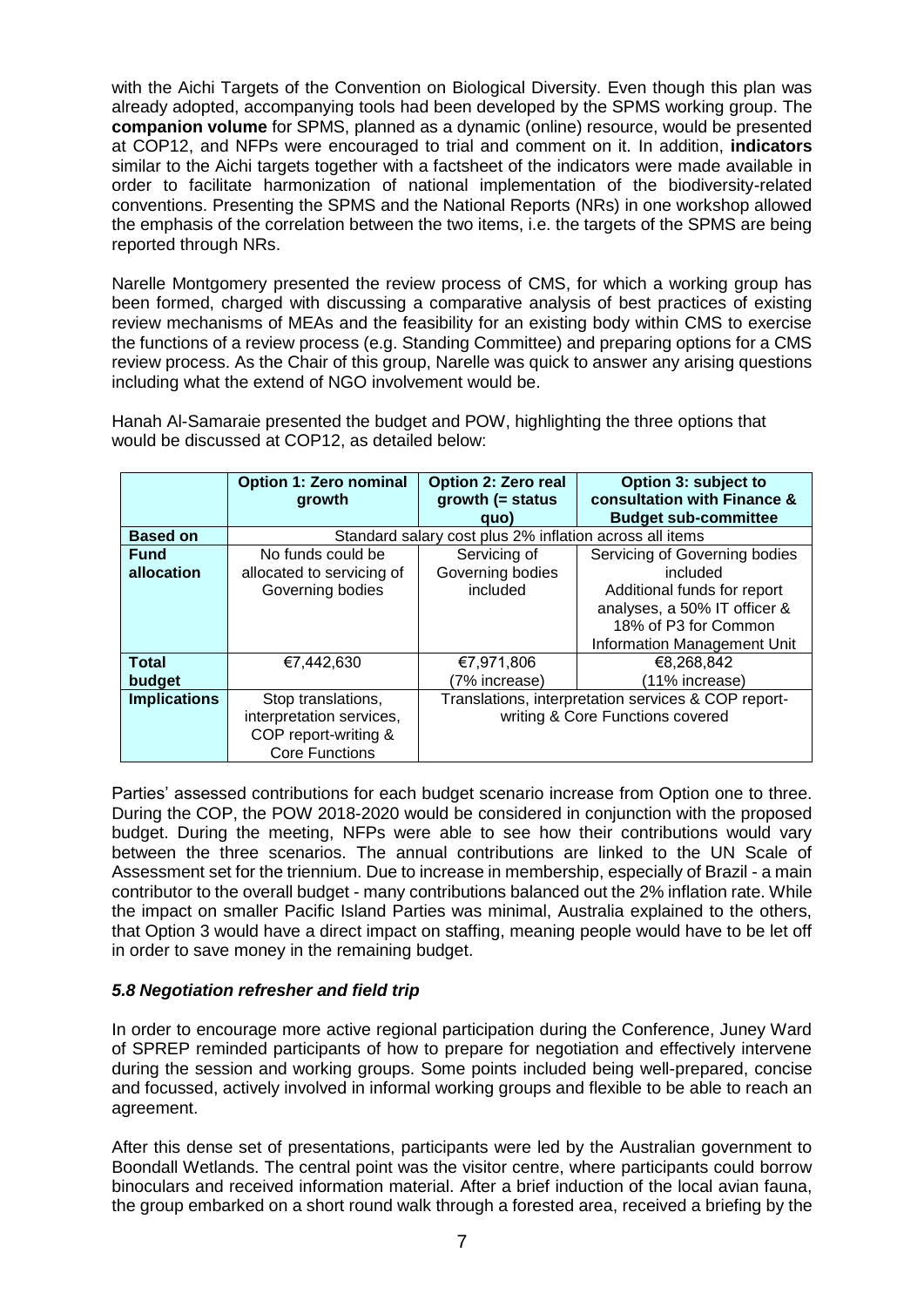rangers while having a packed lunch and then proceeded on a longer walk to an open wetland. More than twenty bird species were sighted including many migratory shorebirds, such as the Far Eastern Curlew, for which an action plan was to be endorsed by COP12. This critical wetland next to Brisbane airport plays an important role not only for long-distance migrants but also marine species such as the Dugong. Sir David Attenborough made the case for this Ramsar site, when plans came to light to expand the airport. It has long since demonstrated the essence of critical site networks and coordinated action for migratory species conservation.

# *5.9 Closed Session*

Upon return to the hotel, governmental representatives held a closed session for 1.5 hours to discuss pertinent issues relating to COP12, which concluded that day.

# *5.10 COP12 documents of regional significance*

The last workshop day began with the summary of the previous day given by Alexandra MacDonald from New Zealand. The field trip had shown first hand, how valuable wellconstructed implementation is for the success of conservation policy. This was a good starting point for the first group work session covering regional priorities to be discussed at COP. Three teams formed, dealing with the topics of a. Bycatch / Aquatic wild meat, b. Marine Noise /marine debris and c. Boat-based Marine Wildlife Watching and Recreational In-Water Interaction with Aquatic Mammals. The individual groups revised the correlating documents, summed them up and presented their finding to the group with a reflection on regional relevance. Particularly marine debris raised concern, as the impact was emerging more and more. The inclusion of turtle eggs in Aquatic Wild Meat was also subject to discussion, as a number of indigenous peoples relied on this source. It was something to carefully think about. Finally, the tourism-based resolutions and annexed guidelines were particularly useful for the many shark sanctuaries constructed in Oceania.

# *5.11 National implementation of CMS in Australia*

Geoff Richardson presented the implementation of CMS in Australia. It included a brief overview of when Australia joined the Convention, which animal groups were covered, which National Act CMS falls under and how the Convention is translated into national legislation and implementation. In addition, a set of reference materials, which contained national strategies, plans and programmes were highlighted. Mark Carey, who was responsible for this particular programme, gave an account on the Far Eastern Curlew action plan. As this species is one of 20 priority species for Australia, the Australian delegates encouraged their regional counterparts to support the Action Plan proposal as a region at COP12.

# *5.12 Taking action for migratory species*

Before the participants embarked on their last group work, two presentations were given by SPREP to set the scene for active involvement in migratory species conservation. The first lecture briefed the participants on the Important Marine Mammal Areas, especially the ones found in the Pacific Ocean. The second lecture reminded the new country representatives of which CMS instruments were already available and active in Oceania. With that in mind, participants entered the last challenge, namely taking action for migratory species.

Three groups were formed tasked with devising a programme proposal on migratory species conservation for presentation for funding. The selected issues were all ones benefiting from conservation action under CMS and in the list of priorities as seen in Annex 3:

- a. Climate Change;
- b. Sustainable Tourism; and
- c. Promoting Conservation of Critical Intertidal and other Coastal Habitats for Migratory **Species**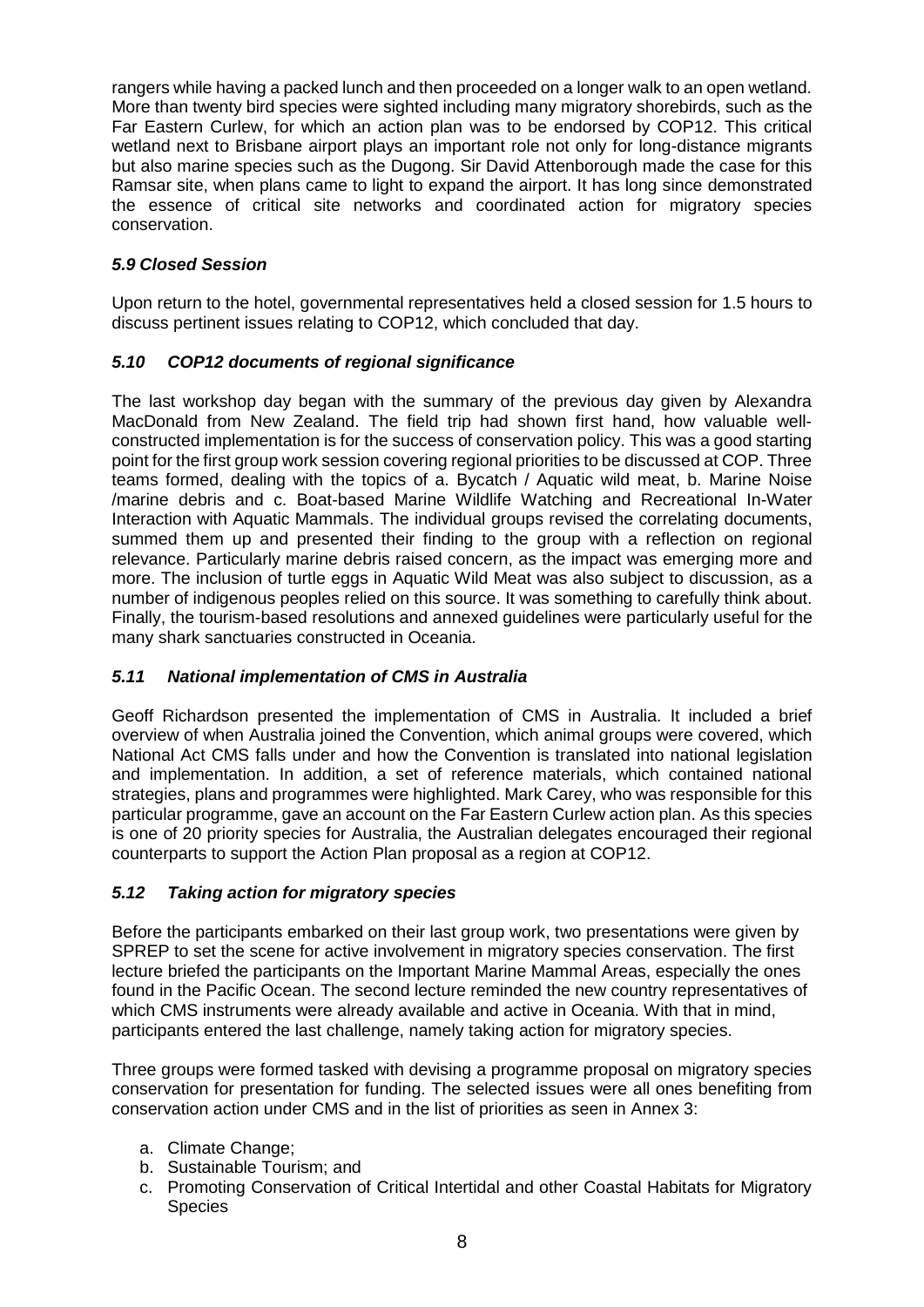After the groups developed their proposals, each one presented in plenary within a given time frame, after which participants voted for their favoured proposal. The exercise aimed to simulate possible consequences / next steps after the adoption of resolutions and decisions.

### *5.13 Concerted Actions*

SPREP gave an overview of Concerted Actions. Those relevant for Oceania to be tabled at COP12 are for the Mobulid Rays and Whale Shark. The reason why concerted actions were proposed for these species are the following: Conservation initiatives are unlikely to be successful if the animals are not protected during their seasonal migrations into, and through other Range States' waters as well as areas beyond national jurisdiction. Excessive targeted and incidental take in fisheries has caused regional declines of some mobulid populations of over 80%. For fishing communities, mobulid rays may represent a significant portion of their income. Empowering coastal communities and ensuring long term support for transition away from a dependence on unsustainable fishing practices and new income sources is needed. This will help safeguard the sustainable development and economic future of communities most impacted. A suit of actions has therefore been drafted to jointly better the conservation status of these marine animals, which form an essential part of Pacific Islanders' livelihoods.

# *5.14 National Reporting*

National reporting is one of the requirements of Parties, and the rate of reporting in the run-up to COP12 has improved on previous COPs, reaching a record high, with 100% of Parties in Oceania and overall 74% overall submitting reports. Hanah Al-Samaraie reminded participants about the need for reporting, which is an important means to monitor the implementation of the Convention and the targets of the SPMS, with the results used for decision-making and planning. The format of national reports for CMS is online and in the three working languages of the COP. This online reporting system (ORS) is a versatile webbased platform that is flexible and easy to use.

In addition to the report analysis, a second document was made known to the group – the call for a new NR format. As already mentioned with the SPMS, reporting and planning go handin-hand. Thus, changing the national report to align with the targets and indicators, set out in the Strategic Plan, would reduce the workload and improve compliance with the implementation of the Convention.

Whilst national reports are important for the Convention and its Secretariat, they also benefit countries by providing a unique framework for data collection and information, a tool for sharing information and in enabling countries to identify conservation issues that need to be addressed within their country and region. Ultimately, Governments can use the information for decision-making, whilst they and NGOs can use it to prioritise field / conservation activities. Contributions from participants included the following:

- NFPs in the Pacific are often solely responsible for a suite of MEAs and therefore not able to dedicate a lot of time for each report.
- Vague questions that provide little information
- Log-in problems/ unstable and thus a lot of back and forth with the Secretariat/ laborious
- Text boxes too small, so difficult to read/ print-outs terrible/ Word file alternative very poor / not working well for multiple users => user-unfriendly
- Non-Parties unable to report
- Lots of errors in the text, e.g. species range
- It took several months to complete
- Good that a link to a section can be added
- Either provide a separate process for vagrants or clarify in Range State list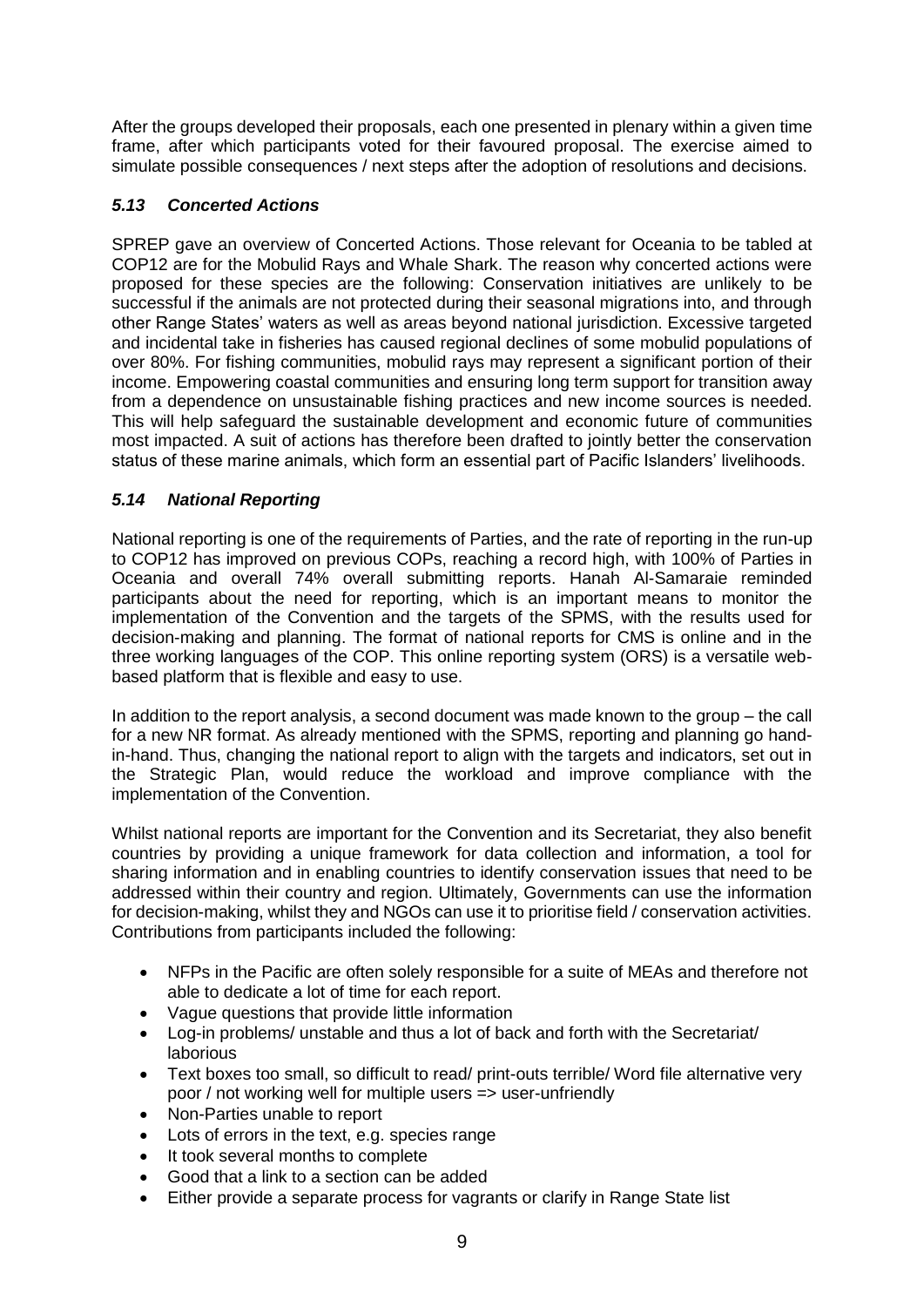- Suggestion: some mainstreaming of questions with CBD so it can easily be copied and pasted
- A new reporting format had already been discussed at a StC Meeting and received little support. Fear of increasing the burden of workload for NFPs.

#### *5.15 COP12 preparation and looking ahead & beyond*

The deadline for registration had been extended until  $15<sup>th</sup>$  September for funded delegates, whilst self-funding delegates could register right up to the COP. Since the region is the smallest amongst the CMS global regions, the participants were encouraged to promote attendance. The Philippines government guaranteed, where appropriate, the receipt of visas on arrival; delegates would require invitation letters, which the Secretariat was going to organise in collaboration with the Philippines government. Logistical assistance from the Secretariat was possible before October.

In preparation for the COP, Parties would need to submit credentials for national delegations and all supporting documents signed by their Head of State or Minister of Foreign Affairs. Full powers indicate that a person is granted authority to negotiate the instrument on behalf of their country. The Secretariat had requested that funded NFPs / delegates submit these documents before they can purchase flight tickets and no later than two days before their travel date. As NFPs are already delegated by their governments, they felt it was not necessary for this process to be completed in advance of ticket issuance.

A High Level Panel would take place the day before COP12. The focal point for this at the Secretariat is Laura Cerasi [\(laura.cerasi@cms.int\)](mailto:laura.cerasi@cms.int). It is hoped that this event will build momentum for migratory species, especially through linking the CMS agenda to main theme of the forthcoming session of the UN Environment Assembly (UNEA3), which is 'Towards a Pollution-free Planet'. Participants received more information about the High Level Events, so that they could brief their Ministers, and it was hoped that NFPs would motivate their Ministers to take interest or participate in the event. The Government of the Philippines was going to support the participation of three eligible Ministers per region.

Raphaelle Vignol reiterated the importance of regional collaboration, capacity building and promotion and encouraged

#### *5.16 Closing session*

A short closing session was held to wrap up the meeting. The Secretariat thanked all participants, hotel staff, the Australian hosts and the Host of COP12, the Philippines for all their active input.

Closing remarks were also made by New Zealand on behalf of the Pacific countries. Alexandra MacDonald thanked all who contributed to the meeting and expressed satisfaction about participating in the event. Final words were given to the Workshop hosts and COP12 host, and the Philippines made a smooth transition to the upcoming Conference by showing one more impressive video of the richness in biodiversity and the plea to take action.

# **6 Evaluation**

The analysis of evaluation questions revealed a positive evaluation of the workshop. The workshop definitely contributed to an improved knowledge / understanding of the COP12 documents, with 18% indicating a good knowledge before the workshop compared with 91% after the workshop (s. chart below), demonstrating the value of pre-COP workshops in Oceania.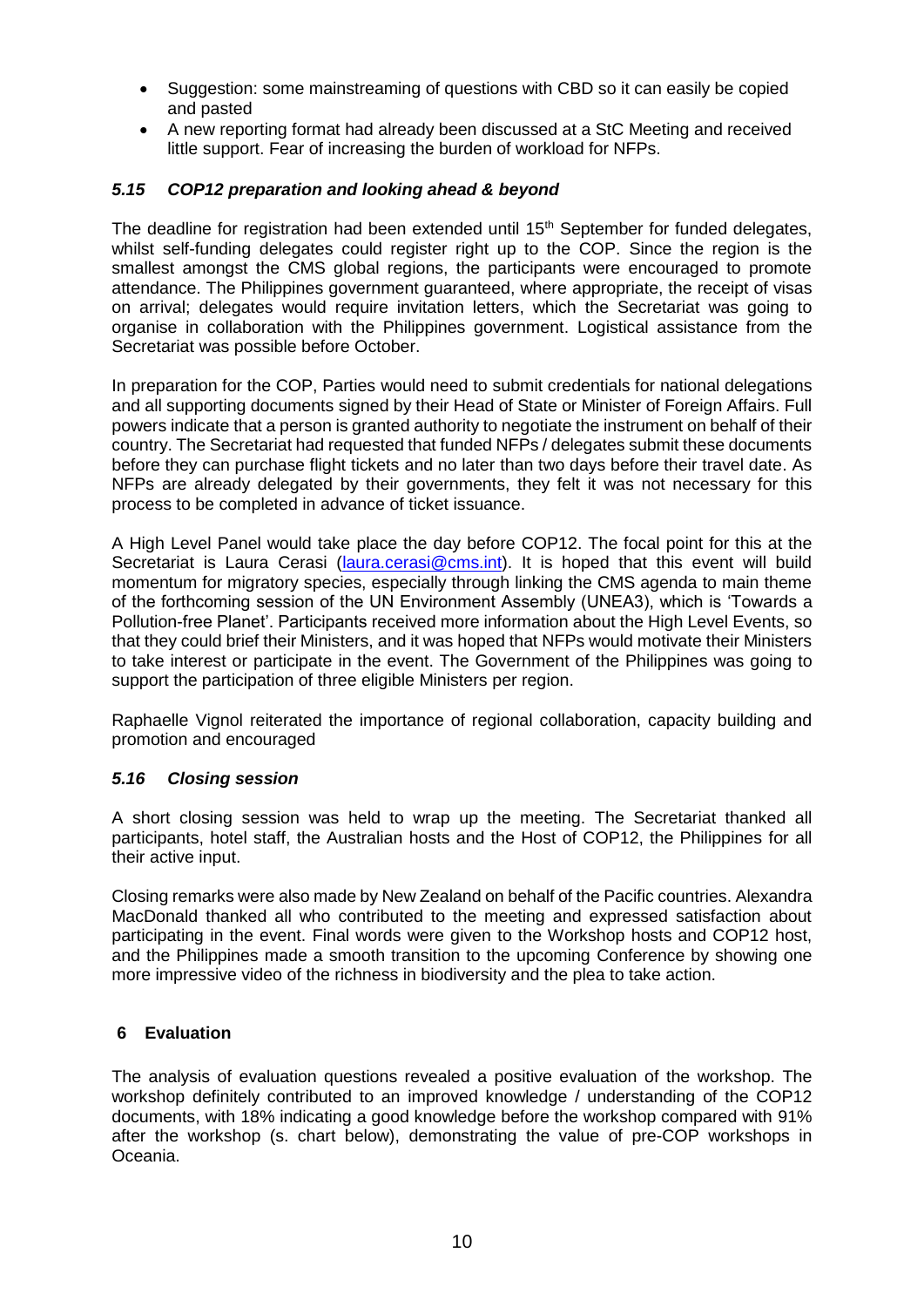

Participants rated the presentations and working sessions positively, yielding the ranking below, with 91% of responses recorded as excellent or very good (below). The most popular sessions were the field trip, closed session, implementation of CMS in Australia, team quiz, workshop opening and shark cocktail. The facilitator / trainers were also rated very positively, as well as the meeting venue and arrangements.



Timewise, all participants considered that a meeting of three days was the right length. One comment remarked that more time was needed for the closed session. Although the overall workshop was well received, there were some conflicting comments:

- Better coffee + shorter walks in wetland
- The order on agenda was not always followed. Be useful to have this updated at start of meeting.
- More closed sessions with CMS Parties. Less interjections and ad hoc PPT presentations by SPREP.
- CMS Parties should be more prepared and be able to discuss agenda docs
- Expected more time to be devoted to building understanding regarding COP docs & what was being asked at COP, i.e. adoption of guidelines, SSAPs, resolutions, etc.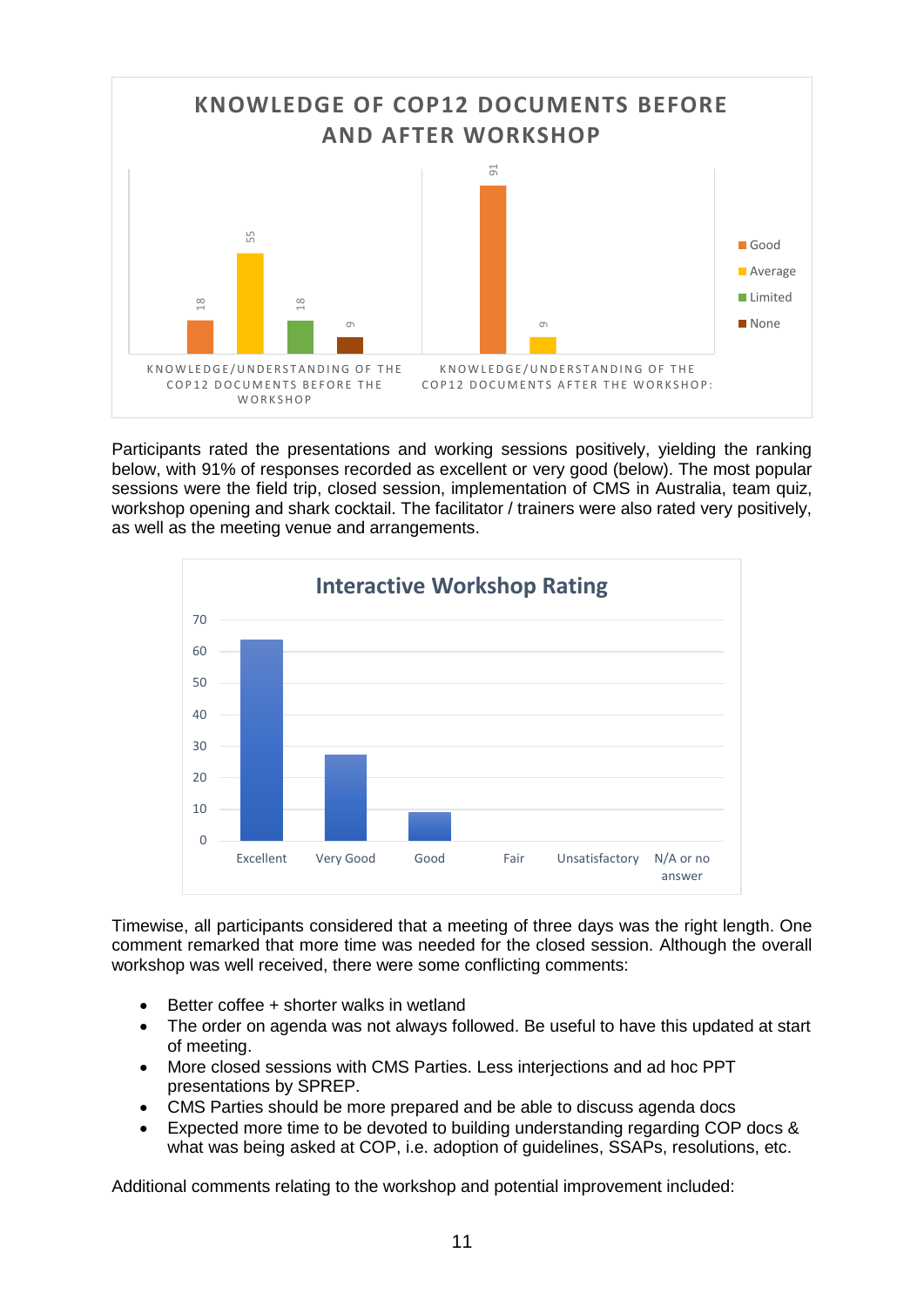- Very good to catch up with old friends and meet new ones. Developing a concerted position for COP12 is essential for Oceania's profile
- Maybe more details esp. topics on budget, on any topics that are prioritized by the partners/region. Emphasize on the issues that need to be highlighted, i.e. concern of the region, institutional topics re. budget, SPREP, etc.
- Very good. Helped bring understanding to expectations and preparations for the COP.
- Great location. Nice food. Overall very good workshop.

# **7 Addendum**

To complement the workshop and the objective of the ACPMEAs2 project, Hanah Al-Samaraie attended the Pacific Environment Forum and Annual SPREP Meeting to promote CMS in the region and give an account of its relevance to the Pacific Environment Community. Furthermore, it allowed the CMS Secretariat to learn more about the *modus operandi* and priorities of Oceania, thus strengthening the institutional capacity of this MEA. Apart from holding a side-event that highlighted how CMS can support countries in shark conservation, several bilateral discussions with Parties and Non-Parties yielded in a better understanding of what delegates expected from the Convention. This will shape future capacity-building tailored to the region.

# **8 Annexes**

- **Annex 1. Workshop Agenda**
- **Annex 2. List of participants**
- **Annex 3. Relevant CMS COP12 documents for Africa identified prior to the meeting**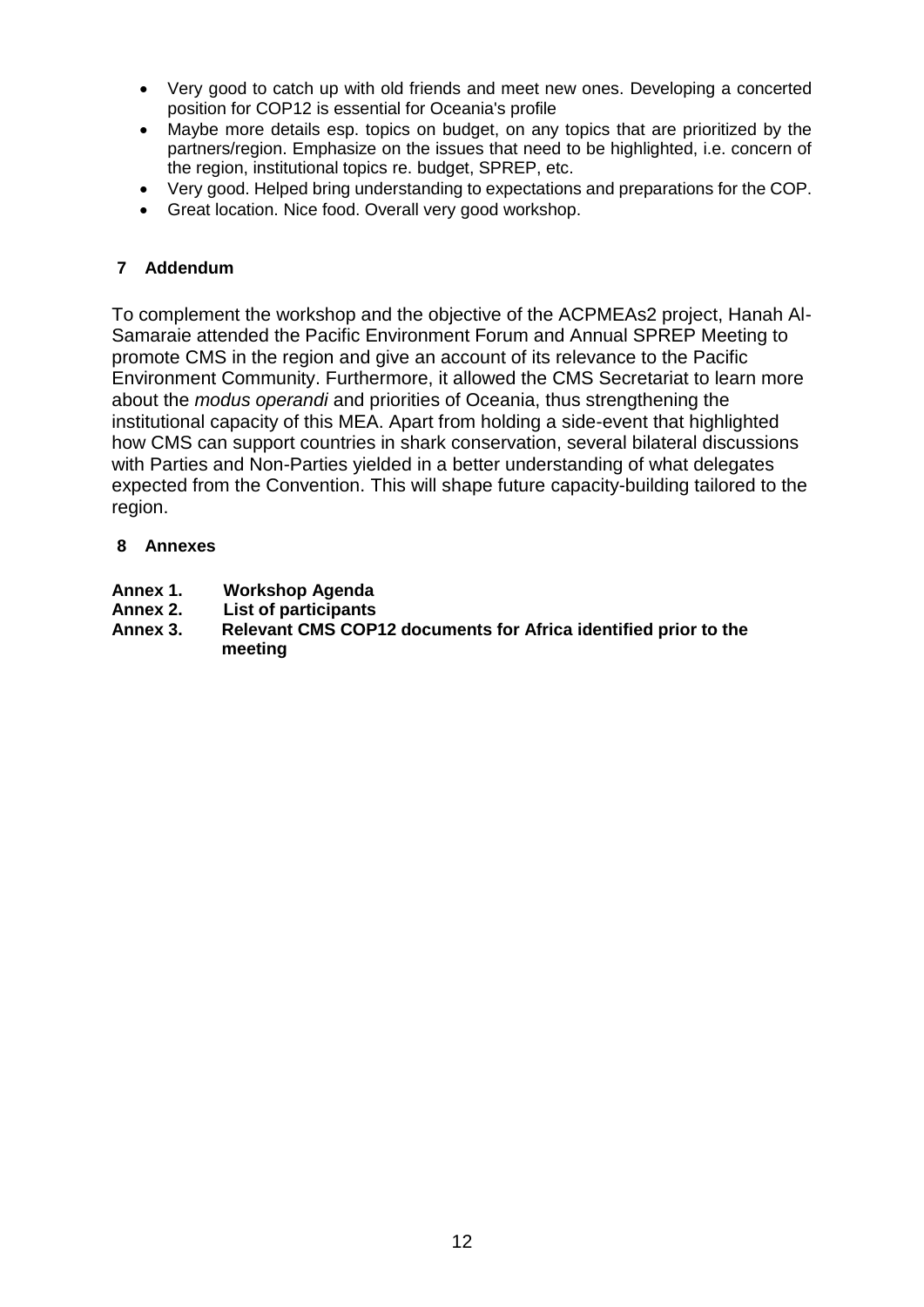| <b>Date</b>                               | <b>Morning</b>                                                                                                                                                                                                                                                                                  |                                                                                                                                                                                                                                                                                                                                            | <b>Afternoon</b>                                                                                                                                                      |                                                                                                                                                                                                                       | <b>Evening</b>                                                |
|-------------------------------------------|-------------------------------------------------------------------------------------------------------------------------------------------------------------------------------------------------------------------------------------------------------------------------------------------------|--------------------------------------------------------------------------------------------------------------------------------------------------------------------------------------------------------------------------------------------------------------------------------------------------------------------------------------------|-----------------------------------------------------------------------------------------------------------------------------------------------------------------------|-----------------------------------------------------------------------------------------------------------------------------------------------------------------------------------------------------------------------|---------------------------------------------------------------|
|                                           | 8:30-09:00: Registration                                                                                                                                                                                                                                                                        | <b>Migratory Species, CMS &amp; NFP</b><br><b>Roles Refresher:</b><br>• Team quiz - their future is our<br>future (PL EX)                                                                                                                                                                                                                  | <b>Preparation for CMS COP12:</b><br>• Priority issues: reaching<br>common agreement (GW &<br>PL feedback)                                                            | <b>Species:</b><br>• Amendment of appendices:<br>Species proposals (GW/PL):                                                                                                                                           |                                                               |
| <b>Monday</b><br>28 <sup>th</sup> August  | <b>Opening session:</b><br>• Welcome & opening<br>• Participant introductions &<br>expectations<br>• Workshop agenda<br>• Introduce communication exercise                                                                                                                                      | <b>Preparation for CMS COP12:</b><br><b>COP12 Agenda &amp; key issues</b><br>• COP12 agenda (PL IL)<br>• Prioritising key issues for Oceania<br>+ identify leads (PL D)<br>• Review of resolutions and<br>Understanding COP docs (PL L)                                                                                                    | <b>Preparation for CMS COP12</b><br>(PL L & D):<br>• Logistics & planning for<br>COP <sub>12</sub><br>• Introduce regional positions<br>• Hosting COP13<br>• ACPMEAs2 | a. Birds (Christmas Frigatebird,<br><b>Black Noddy &amp; Yellow Bunting)</b><br>b. Sharks (Whale shark, Blue,<br>Dusky, Wedge fish).                                                                                  | Shark<br>cocktail                                             |
| <b>Tuesday</b><br>29 <sup>th</sup> August | <b>Preparation for CMS COP12:</b><br>generic & institutional issues:<br>• Strategic Plan for Migratory<br>Species 2015-2023 (PL L)<br>• Review Process for the<br>Convention (PL L)<br>• Budget & POW 2018-2020 (PL L)                                                                          | Field Trip to Boondall Wetlands at Moreton Bay Ramsar Site:<br>• Walk around the tracks and visit bird hides for viewing the wetlands<br>• CMS Appendix II species that might be seen include Great Knot &<br>Far Eastern Curlew, along with other migratory shorebirds                                                                    |                                                                                                                                                                       | <b>Preparation for CMS COP12</b><br>(closed):<br>As decided by group; may include:<br>• Oceania working group:<br>functioning<br>• Appointment of representatives<br>• Agreement on priorities & key<br><i>issues</i> | Option for<br>continuation<br>of closed<br>session<br>meeting |
| Wednesday<br>30 <sup>th</sup> August      | <b>Participation at CMS COP12:</b><br>• Key negotiation points for<br>Oceania for COP12: Bycatch /<br>Live captures of Cetaceans from<br>the Wild for Commercial Purposes<br>/ Marine Noise / Boat-based and<br><b>Recreational In-Water Interaction</b><br>with Aquatic Mammals (GW & PL<br>D) | <b>Implementation:</b><br>• Implementation of CMS in Australia (PL L   • Concerted Actions<br>CS)<br>• Important Marine Mammal Areas (PL L)<br>• Taking action for migratory species:<br>Marine Debris / Sustainable Tourism /<br><b>Promoting Conservation of Critical</b><br>Intertidal and other Coastal Habitats for<br>MS (GW & PL D) | <b>Implementation:</b><br>Mobulid Rays / Whale<br>Shark (PL L & D)<br>• National reporting (PL<br>Q&A<br>• Communication (PL<br>video clips)                          | <b>Closing session:</b><br>• Workshop conclusions<br>• Boost Oceania visibility at the<br>CMS COP (PL B & D)<br>• Looking ahead to COP12 and<br>beyond<br>• Evaluation<br>• Close                                     |                                                               |

### **Annex 1. Pre-COP12 Oceania Workshop AGENDA**

**Approx. times:** Morning sessions 08:30-12:30; afternoon sessions 13:30-17:30. Lunch 12:30-13:30. Coffee & tea breaks provided.

**Abbreviations:** PL: Plenary; L (IL): (Interactive) Lecture; GW: Group Work; EX: Exercise; D: Discussion; CS: Case Study; RP: Role Play; B: Brainstorming; Q&A: Question & Answer **Colours:** These represent chapter numbers and their respective colours in the CMS Family Manual.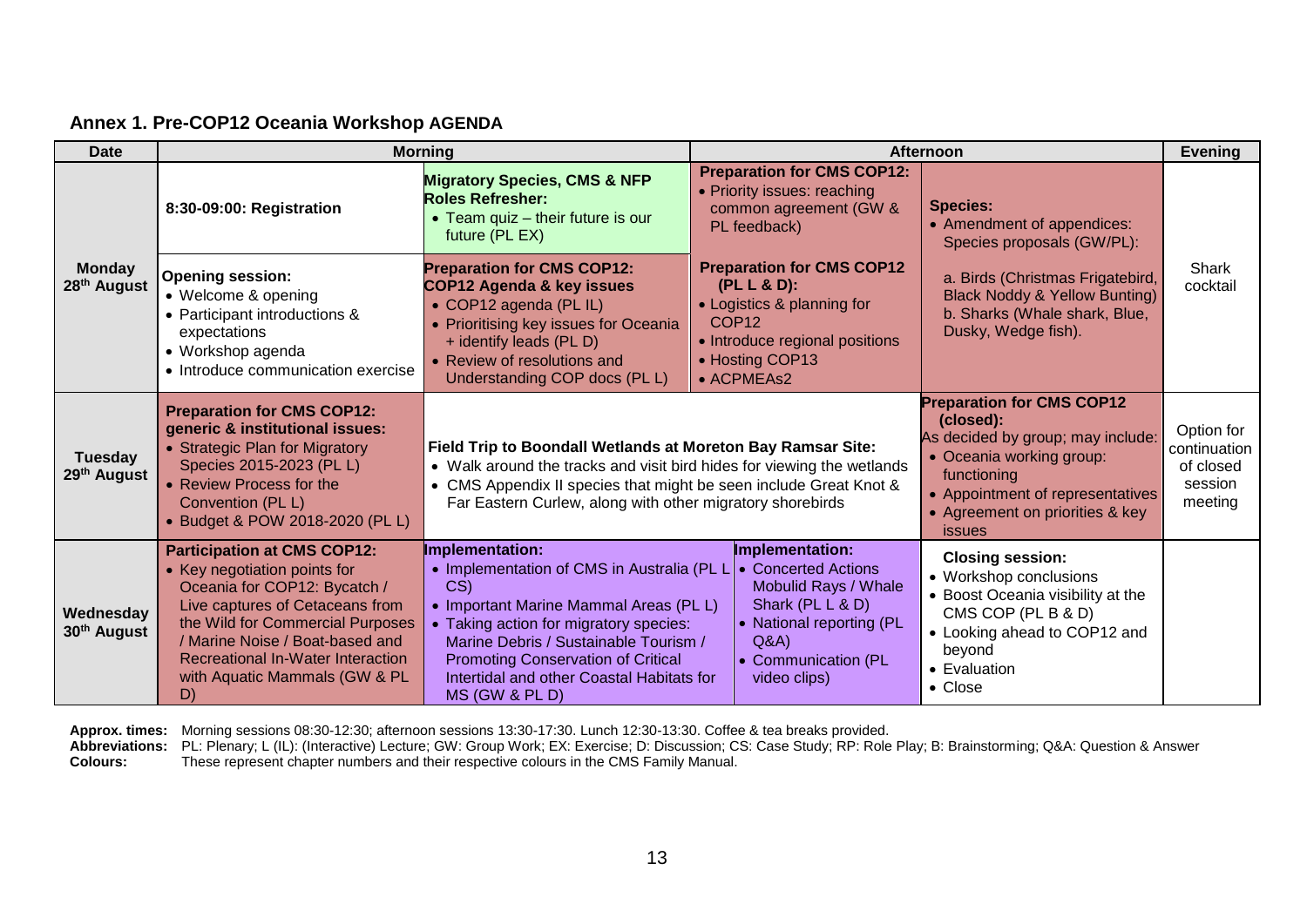### **Annex 2. Workshop Participants**

*CMS National Focal Points and representatives*

#### **AUSTRALIA**

Dr. Mark CAREY Senior Policy Officer Department of the Environment a nd Energy PO Box 787 Canberra ACT 2601

Tel.: (+61) 26 27 41 873 Email: mark.carey@environment.gov.au

Dr. Colin J. LIMPUS CMS Appointed Councillor (Marine Turtles) Chief Scientist Queensland Turtle Research P. O. Box 541, Capalaba Queensland 4157

Tel..: (+61 7) 3245 4056 Email: Col.Limpus@ehp.qld.gov.au

Ms. Narelle MONTGOMERY Assistant Director Migratory Species Section Department of the Environment and Energy G.P.O. Box 787 Canberra ACT 2601

Tel.: (+61) 26 27 42 818 Email: narelle.montgomery@environment.gov.au

Mr. Geoff RICHARDSON Assistant Secretary Department of the Environment and Energy PO Box 787 Canberra ACT 2601

Tel.: (+61) 26 27 42 531 Email: Geoff.Richardson@environment.gov.au

#### **COOK ISLANDS**

Mr. Marino-O-Te-Au WICHMAN Data Manager Ministry of Marine Resources PO Box 85 Avarua

Tel.: (+682) 57 285 Email: m.wichman@mmr.gov.ck

#### **NEW ZEALAND**

Mr. Graeme TAYLOR Principal Science Advisor, Marine Species and Threats; Oceania representative, CMS Scientific Council Department of Conservation PO Box 10420 Wellington 6143

Tel.: (+64) 27 49 10 703 Email: gtaylor@doc.govt.nz

Ms.Alexandra MACDONALD Senior International Advisor Department of Conservation PO Box 10420 Wellington 6143

Tel.: (+64) 275 805 496 Email: almacdonald@doc.govt.nz

#### **THE PHILIPPINES**

Dr. Theresa Mundita LIM **Director** Biodiversity Management Bureau Ninoy Aquino Parks and Wildlife Center North Ave Diliman Quezon City

Tel.: (+632) 92 04 417 Email: munditalim@yahoo.com

Mr. James SANTIAGO Ecosystems Management Specialist Biodiversity Management Bureau - Coastal and Marine Ninoy Aquino Parks and Wildlife Center Diliman Quezon City 1101

Tel.: (+632) 92 58 948 Email: owasantiago@gmail.com

#### **SAMOA**

Ms. Maria SATOA Principal Marine Conservation Officer Marine Conservation Section Division of Environment & Conservation (DEC) Ministry of Natural Resources & Environment (MNRE) Level 3, TATTE Building, Sogi

Tel.: (+685) 67 200 ext 261 Email: maria.satoa@mnre.gov.ws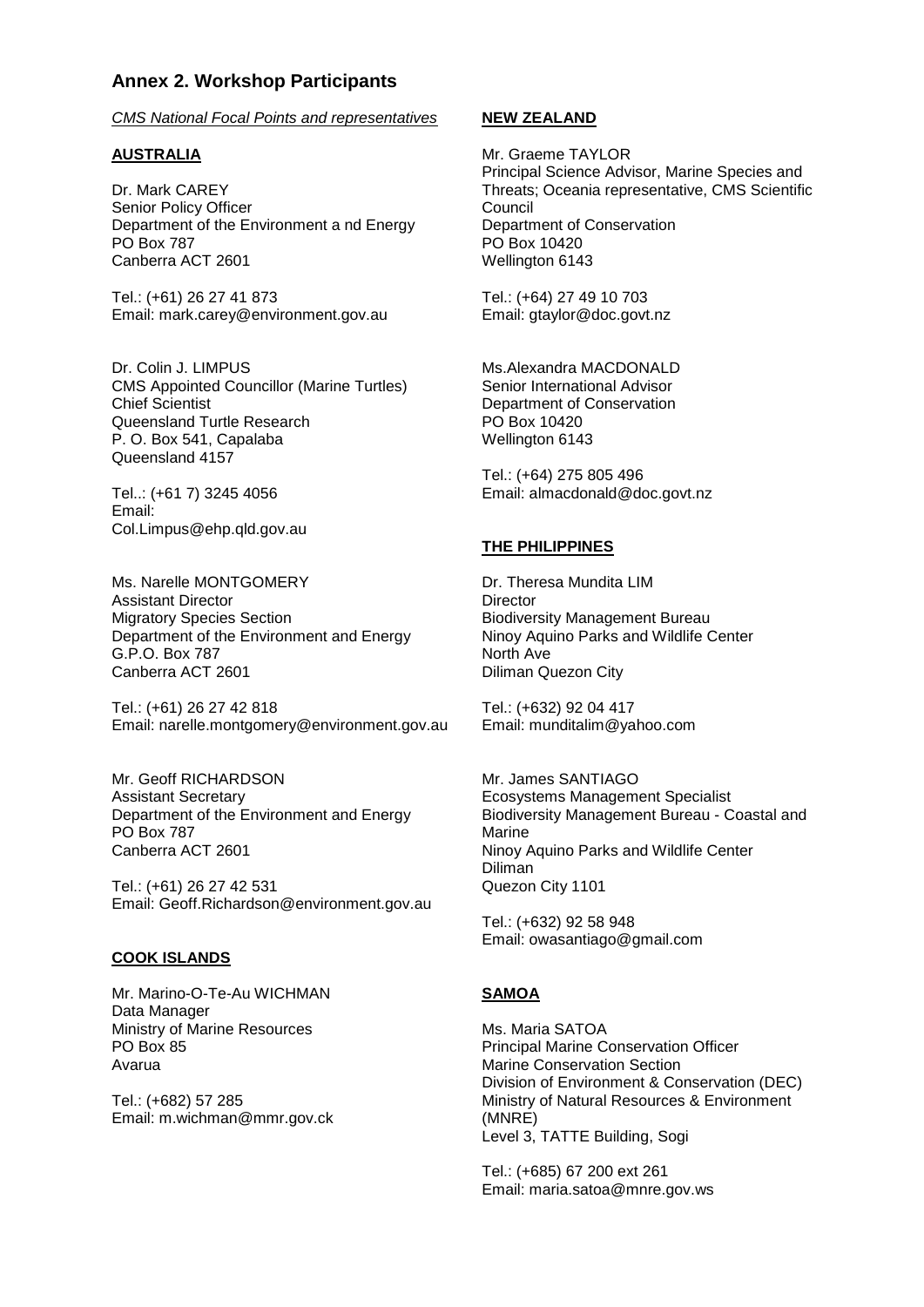#### *UN Environment*

#### **DIVISION OF ENVIRONMENTAL LAW AND CONVENTIONS (DELC)**

Ms. Raphaelle VIGNOL Associate Programme Officer Law Division UN Environment NOF Block 1 second floor P.O. Box 30552 00100, Nairobi Kenya

Tel.: (+254) 20 76 25 150 Email: Raphaelle.Vignol@unep.org

#### **CMS SECRETARIAT**

Ms Hanah AL-SAMARAIE Associate Capacity-building Officer UNEP/CMS Secretariat UN Campus Platz der Vereinten Nationen 1 53113 Bonn **Germany** 

Tel.: (+49) 228 815 2460 Email: hanah.alsamaraie@cms.int

Ms Melanie VIRTUE Head of Aquatic Species Team UNEP/CMS Secretariat UN Campus Platz der Vereinten Nationen 1 53113 Bonn Germany

Tel.: (+49) 228 815 2462 Email: melanie.virtue@cms.int

*IGO and NGO Representatives*

#### **SECRETARIAT OF THE PACIFIC REGIONAL ENVIRONMENT PROGRAMME (SPREP)**

Mr. Michael DONOGHUE Threatened and Migratory Species Adviser SPREP PO Box 240 Apia Samoa

Tel.: (+685) 21 929 ext 281 (+685) 7255 417 Email: michaeld@sprep.org

Ms. Juney WARD Shark and Ray Conservation Officer SPREP PO Box 240 Apia Samoa

Tel.: (+685) 21 929 ext. 206 Email: juneyw@sprep.org

#### **HUMANE SOCIETY INTERNATIONAL**

Ms. Jessica MORRIS Marine Scientist Humane Society International PO Box 439 AVALON NSW 2107 Australia

Tel.: (+61) 2 9973 1728 Email: Jessica@hsi.org.au

#### **THE PEW CHARITABLE TRUSTS**

Mr. Luke WARWICK Director, Global Shark Conservation The Pew Charitable Trusts 901 E Street Washington D.C. 20003 United States of America

Tel.: (+1) 20 26 60 22 80 Email: lwarwick@pewtrusts.org